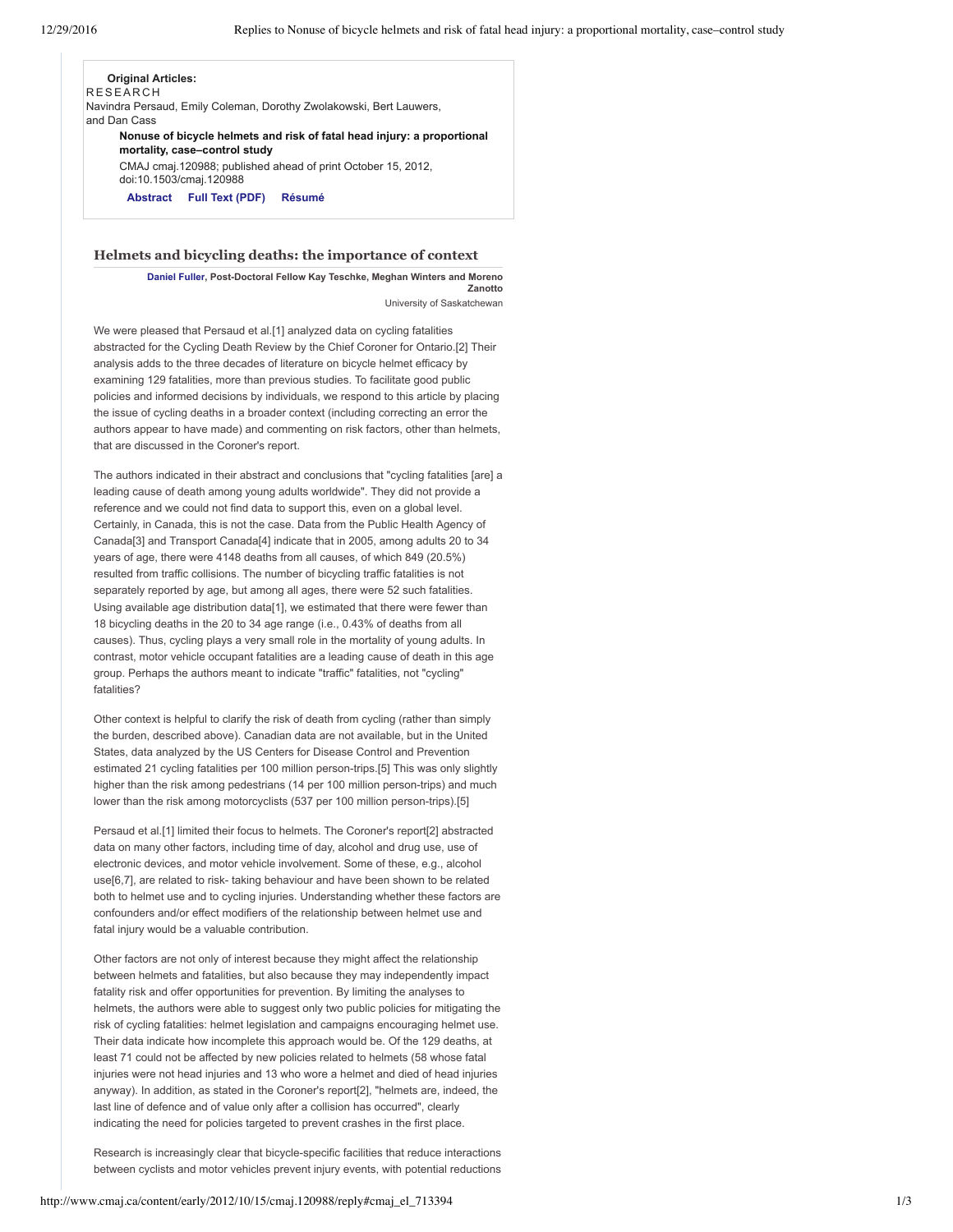of 50% or more.[8,9] Others have found that motor vehicle involvement greatly increases the risk of severe injury and death in the event of a crash.[10] Of the 129 Ontario fatalities, 99 (77%) involved collisions with motor vehicles.[1] Minimizing cyclists' interactions with motor vehicles aligns with the primary recommendation of the Coroner's report[2] that a "complete streets approach should be adopted" (described in the report as cycling networks with separated bike lanes, bike paths, and reduced motor vehicles speeds). In addition, there is consistent evidence that bike routes separated from traffic encourage cycling[11], whereas there remain disagreements in evidence and opinion about whether helmet legislation is a deterrent.[12] We believe the more nuanced population-based primary-prevention approach of the Coroner's report, rather than the limited focus of Persaud et al.,[1] is appropriate to reduce cycling injuries of all types and to encourage this healthy mode of travel.

Daniel Fuller, University of Saskatchewan; Kay Teschke, University of British Columbia; Meghan Winters and Moreno Zanotto, Simon Fraser University.

#### References

1. Persaud N, Coleman E, Zwolakowski D, Lauwers B, Cass D. Nonuse of bicycle helmets and risk of fatal head injury: a proportional mortality, case-control study. CMAJ 2012;Oct 15. [Epub ahead of print]

2. Office of the Chief Coroner for Ontario. Cycling death review, June 2012. Available:

www.mcscs.jus.gov.on.ca/stellent/groups/public/@mcscs/@www/@com/documents/webasset/ec159773.pdf (accessed 2012 Oct. 21)

3. Public Health Agency of Canada. Leading Causes of Death and Hospitalization in Canada, 2005. http://www.phac-aspc.gc.ca/publicat/lcd- pcd97/table1-eng.php (accessed 2012 Oct. 21)

4. Transport Canada. Canadian Motor Vehicle Traffic Collision Statistics: 2005. 2006. TP 3322 (12/2006)

http://www.tc.gc.ca/media/documents/roadsafety/st2005es.pdf (accessed 2012 Oct. 21)

5. Beck LF, Dellinger AM, O'Neil ME. Motor vehicle crash injury rates by mode of travel, United States: using exposure-based methods to quantify differences. Am J Epidemiol 2007;166:212-8

6. Crocker P, Zad O, Milling T, Lawson KA. Alcohol, bicycling, and head and brain injury: a study of impaired cyclists' riding patterns. Am J Emerg Med 2010;28:68-72 7. Li G, Baker SP, Smialek JE, Soderstrom CA. Use of alcohol as a risk factor for bicycling injury. JAMA. 2001;285:893-896

8. Reynolds CCO, Harris MA, Teschke K, Cripton PA, Winters M. The impact of transportation infrastructure on bicycling injuries and crashes: a review of the literature. Env Health 2009;8:47

9. Teschke K, Harris MA, Reynolds CCO et al. Route infrastructure and the risk of injuries to bicyclists: A case-crossover study. Am J Public Health 2012; Oct 18 [Epub ahead of print]

10. Rivara FP, Thompson DC, Thompson RS. Epidemiology of bicycle injuries and risk factors for serious injury. Inj Prev 1997:3:110-114

11. Winters M, Davidson G, Kao D, Teschke K. Motivators and deterrents of bicycling: comparing influences on decisions to ride. Transportation 2011;38:153 168

12. Karkhaneh M. Bicycle helmet use and bicyclists head injuries before and after helmet legislation in Alberta Canada. [Dissertation]. Edmonton, AB: University of Alberta. 2011

## **Conflict of Interest:**

None declared

... less

Published October 23, 2012

Submit [response](http://www.cmaj.ca/letters/submit/cmaj;cmaj.120988v1?title=Re:Helmets%20and%20bicycling%20deaths%3A%20the%20importance%20of%20context)